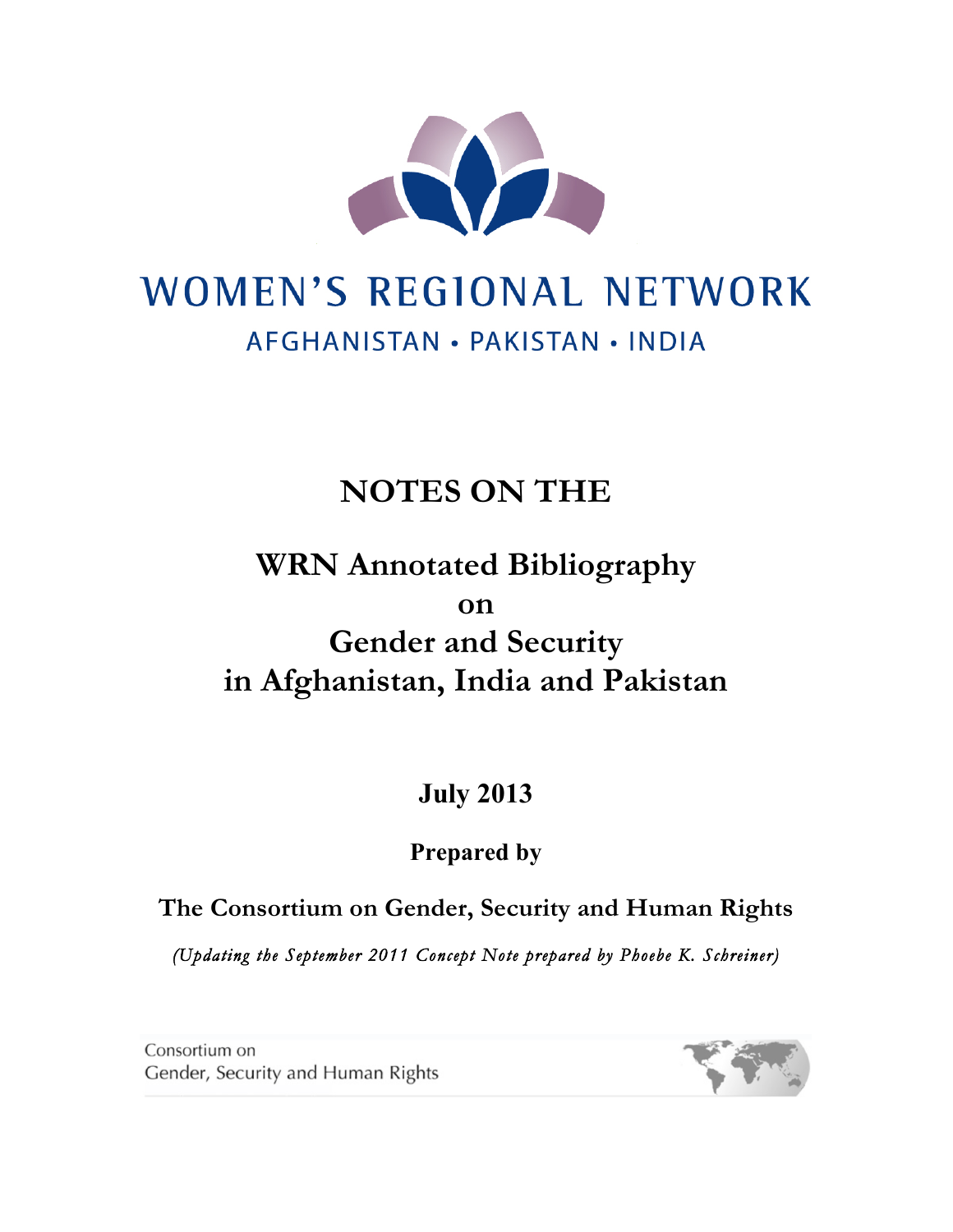## TABLE OF CONTENTS

| The Impact of Lack of Security on Women: Country & Regional Trends  10            |  |
|-----------------------------------------------------------------------------------|--|
|                                                                                   |  |
|                                                                                   |  |
|                                                                                   |  |
| V. Notes on Corruption & Lack of Accountability & Transparency: Findings, Gaps &  |  |
|                                                                                   |  |
| The Impact of Corruption and Lack of Accountability and Transparency on Women  16 |  |
| Global Trends to Stop Corruption and Improve Transparency & Accountability of     |  |
|                                                                                   |  |
|                                                                                   |  |
|                                                                                   |  |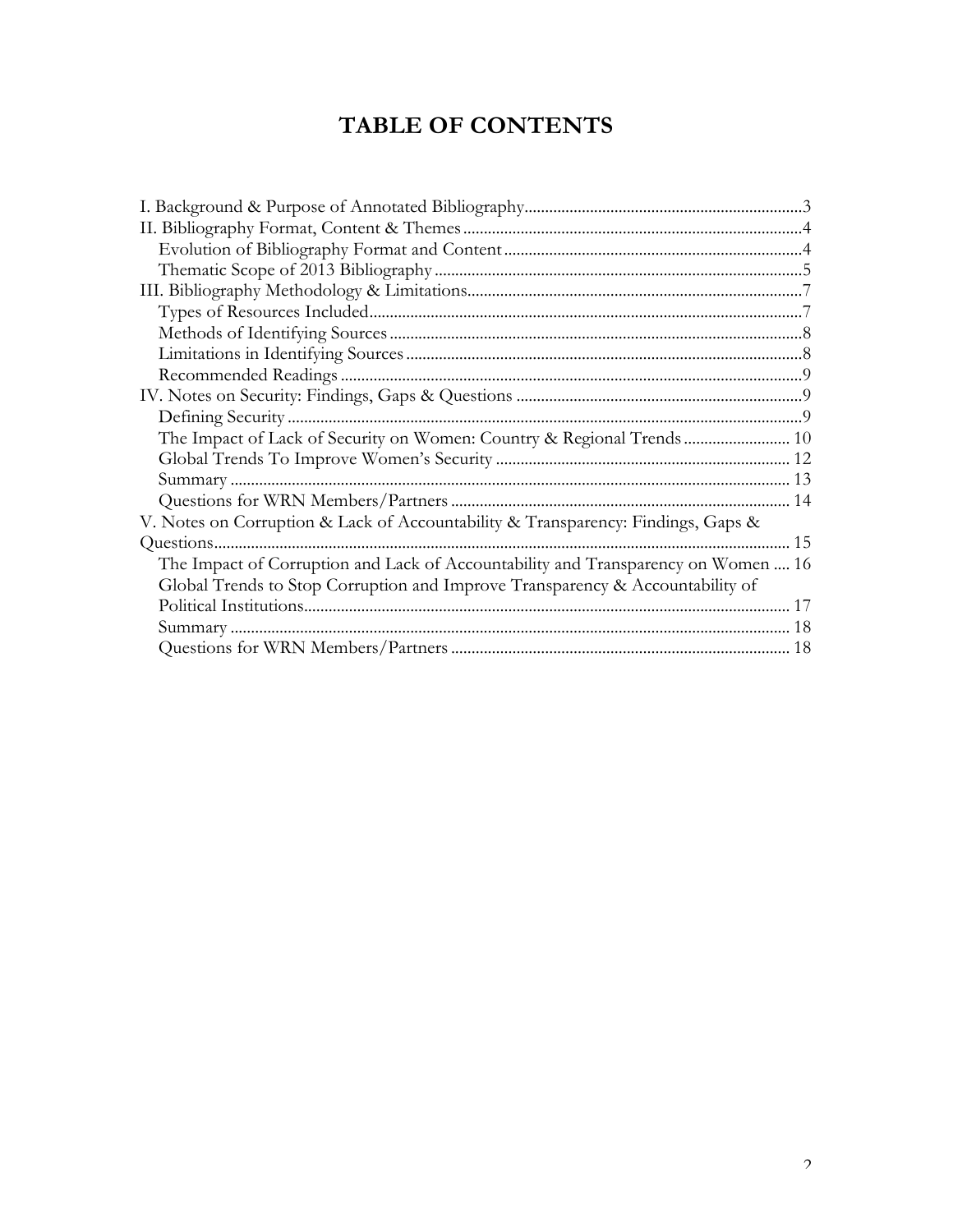*"We are a society that lives under constant threat of suicide bombings and terrorist attacks. Our people, leaders, markets, bus stations, security agency deployments, parliament—nothing is safe or immune from them. Despite that, I am amazed at the extraordinary strength of our people, especially women. The source of courage is the natural desire to keep on living in my opinion. But still people do not stop from going shopping or to the airports. The still continue to live their lives. I have also developed a sympathy towards the countless youth of security forces who are under constant threat and continue to perform their duties, risking their lives for their country. I am not in favor of war, but I do feel that these security and law enforcement personnel have families, possibly wives and children as well. May peace prevail in this region soon, and we stop seeing violence and bloodshed on our television screens and roads soon."*

*Respondent to WRN's Pulse Wire survey, 2011.*

#### **I. Background & Purpose of Annotated Bibliography**

Women from Afghanistan, India and Pakistan share a struggle with decades of intra-state conflicts, the roots and consequences of which intricately connect the politics of the three countries. The governments have maintained highly securitized states (Kat, Cohen, 1975), and in the name of state security, the enforceability of women's human rights has taken on a highly transactional form. Women's human rights are treated as commodities subject to trade-offs among power-wielding stakeholders including armed fundamentalist groups who are liable for violating women's fundamental freedoms in the name of culture or religion. The security agenda has further undermined the enforcement of laws and mechanisms for accountability, and in a context of widespread corruption, this has perpetuated a cycle of impunity and lack of accountability for violations and abuse against women and girls.

The Women's Regional Network (WRN) aims to provide an opportunity for key women leaders in Afghanistan, Pakistan and India to unify efforts across borders and to build a common vision to address issues they face in trying to secure peace and stability in the region. The Network is especially concerned withthe inter-linkages between security, extremisms, corruption and militarization, including the militarization ofaid and development as theyimpact women's lives. This Network will focus its activities on the strengthening ofdemocratic values to ensure women's political and economic participation is non-negotiable in the struggle towardsaccountability, peace and justice.

The role of the Women's Regional Network is facilitative: to assist communities of women to share their successes,learn from each other's challenges, construct common agendas across borders, and pursue ways to collaborate andadvance common goals and values to bring stability and equitable economic growth to the region.

WRN's activities have included a listening tour in 2010, a planning meeting in Nepal in October 2011, a Regional Summit in 2012, and a Regional Consultation in 2013. Throughout these activities, WRN has collected information from women of the region about issues that have an over-arching impact on their ability to advance their agendas and effectively serve their constituents. Issues they have highlighted include: lack of security, including personal (physical), political and economic security; the lack of accountability and transparency at all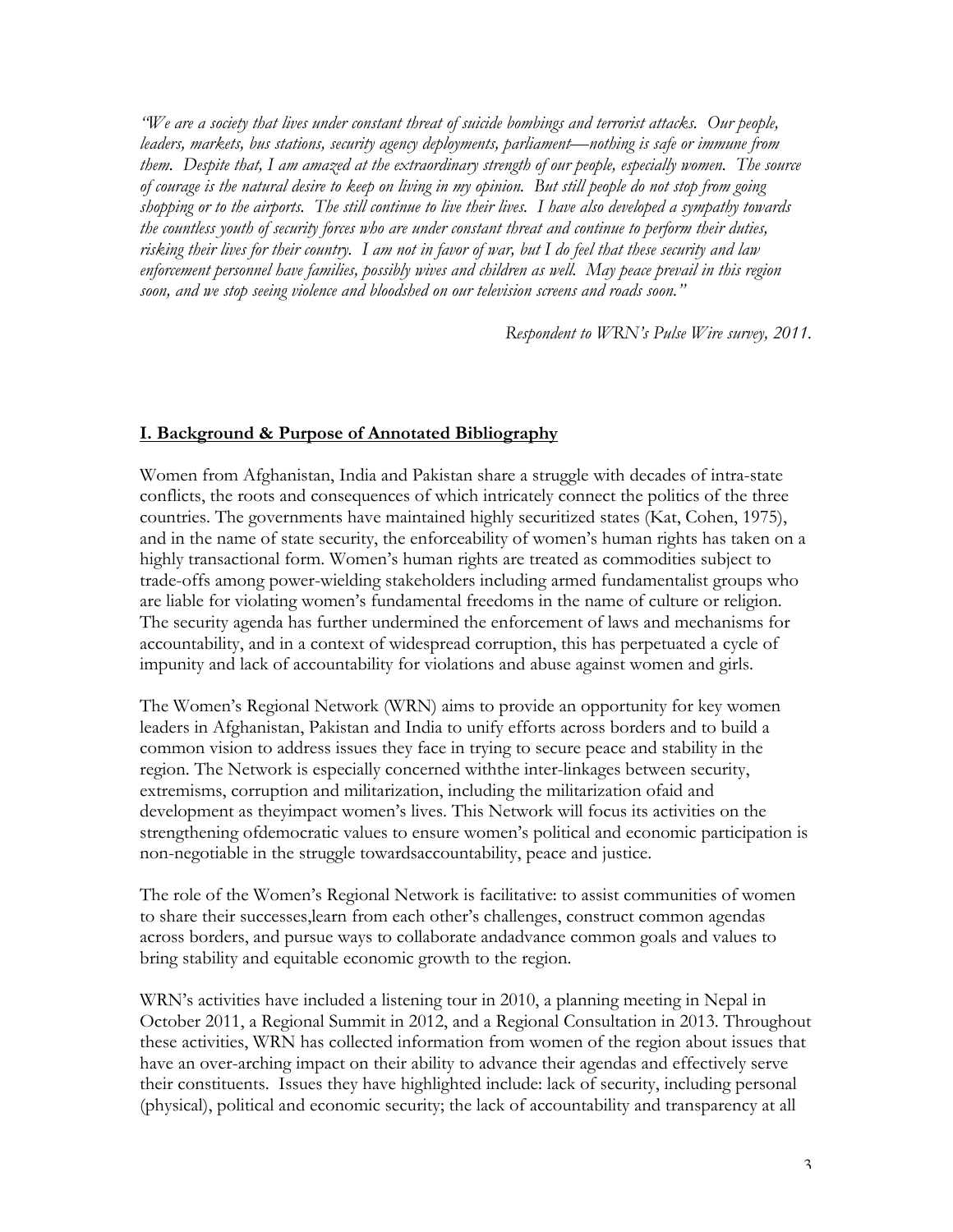levels of government institutions; widespread corruption, undermining rule of law as well as enjoyment of political, economic and social rights; and pervasive militarization.

As part of its facilitative role, WRN commissioned an annotated bibliography to map recent studies, reports and other materials on these topics. The bibliography is meant to provide an initial baseline that will enable WRN members and partners to become familiar with the current discourse and evidence related to these themes; it is hope that it can inspire new thinking, enliven regional debates, and enrich the Network's members' long term strategic planning. Critically, though, it is not meant to be taken as definitive or comprehensive; rather, it is meant to be a *living, working document*, that can continuously be expanded upon to serve its members and partners. All members and partners are invited to embrace the bibliography as their own and make ongoing recommendations to develop it.

## **II. Bibliography Format, Content & Themes**

The following section describes the evolution in the bibliography's format, content and themes, from the time of its initial development in 2011 to the present.

## Evolution of Bibliography Format and Content

The current, July 2013, bibliography is the product of three separate stages of work. An initial bibliography, in the form of an excel spreadsheet, was compiled by an external consultant, Phoebe K. Schreiner, over a period of approximately three weeks – from the end of August until mid-September, 2011. While this period of time was sufficient to capture many foundational works, it also proved somewhat limiting. The focus of this first iteration of the bibliography was on gender, security, and corruption.

An updating and an expansion of the bibliography's themes and resources was completed by the Consortium on Gender, Security and Human Rights in April 2013. The new bibliography, while incorporating Phoebe Schreiner's work, differs in several key ways:

A. It expands the thematic scope of the initial bibliography, adding new topics such as security sector reform and militarization, including sections on the impact of small arms and light weapons, and the militarization of humanitarian assistance and development aid. (See section below on Thematic Scope of 2013 Bibliography.)

B. Additionally, a great number of new resources on the original themes were added.

C. Although the initial bibliography prioritized open source material for reasons of accessibility, the April 2013 bibliography includes the results of extensive searches of academic journals. To ameliorate the accessibility problem, in cases where the research studies are only available through closed, subscription databases, their findings have been summarized in the body of the bibliography, and PDFs of the full-text articles have been provided as well (see F and G below).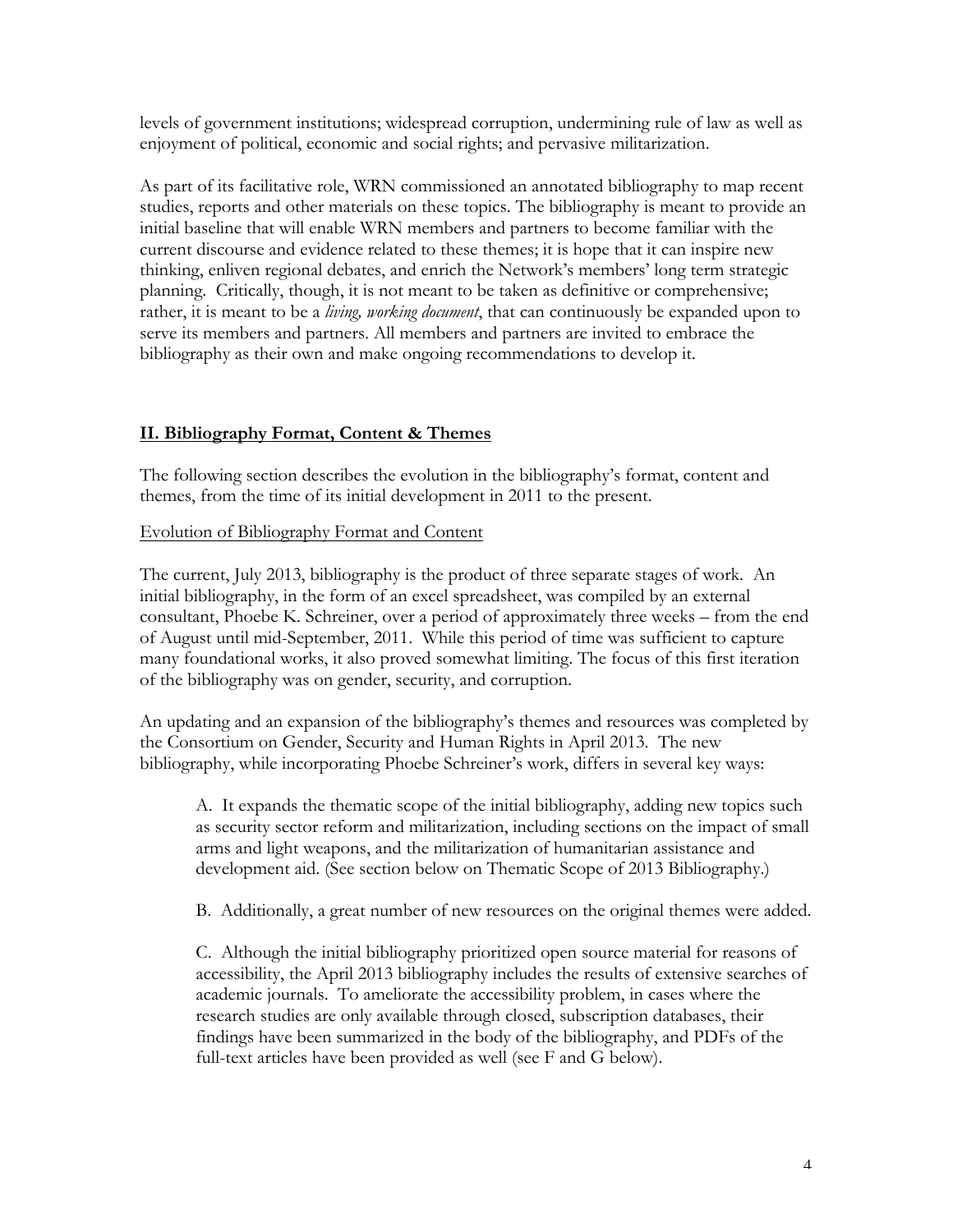D. In the interest of user-friendliness and readability, the format of the bibliography was transformed from an excel spreadsheet into a word document, and divided into thematic sections which can be quickly accessed individually by clicking on the name of the section on the Table of Contents page.

E. For the original 2011 resources, all URLs were checked, dead links discarded, and new URLs found.

F. Extensive annotations were added to both the original and new sources; the goal is for readers to be able to get a good sense of the content or argument of each article or report, even if they lack time to read the full text.

G. A document library was compiled, so that WRN members can get access to all of the full-text resources cited in the bibliography, including those which are not readily available online or which are normally only available through closed, subscription databases. (The documents will be accessible to WRN members through a "Dropbox" log-in.)

In July 2013 the Consortium on Gender, Security and Human Rights worked on expanding the bibliography once more. The goal was to expand the material available on the militarization of humanitarian assistance. In particular, an effort was made to find additional resources that explicitly address the gendered impacts of this trend; however, despite extensive searching, these materials proved impossible to find, and we must conclude that this remains a significant gap in the literature on the militarization of aid.

The July 2013 revision does, however, add significant new resources, many of which are in the bibliography's appendix surveying the gender-blind militarization of aid literature, and the discussion of the major themes and argument on this topic was expanded and nuanced.

## Thematic Scope of 2013 Bibliography

The 2011 bibliography was divided into two separate themes: security; and corruption & lack of accountability & transparency. (The "notes" on each of those themes, with relevant findings, gaps & questions, have been retained below, as sections IV and V; they have been lightly updated to reflect new developments in the year and a half since the bibliography first came out, as well as some of the thematic expansion of the 2013 bibliography, but they remain largely intact.)

The 2013 annotated bibliography extends the thematic scope of the project in several significant ways.

- The bibliography adds a focus on the **Militarization** which is pervasive throughout much of the region, and examines the ways in which it deepens and multiplies the threats to women's security – whether it is the militarization characteristic of:
	- o **armed conflict** itself;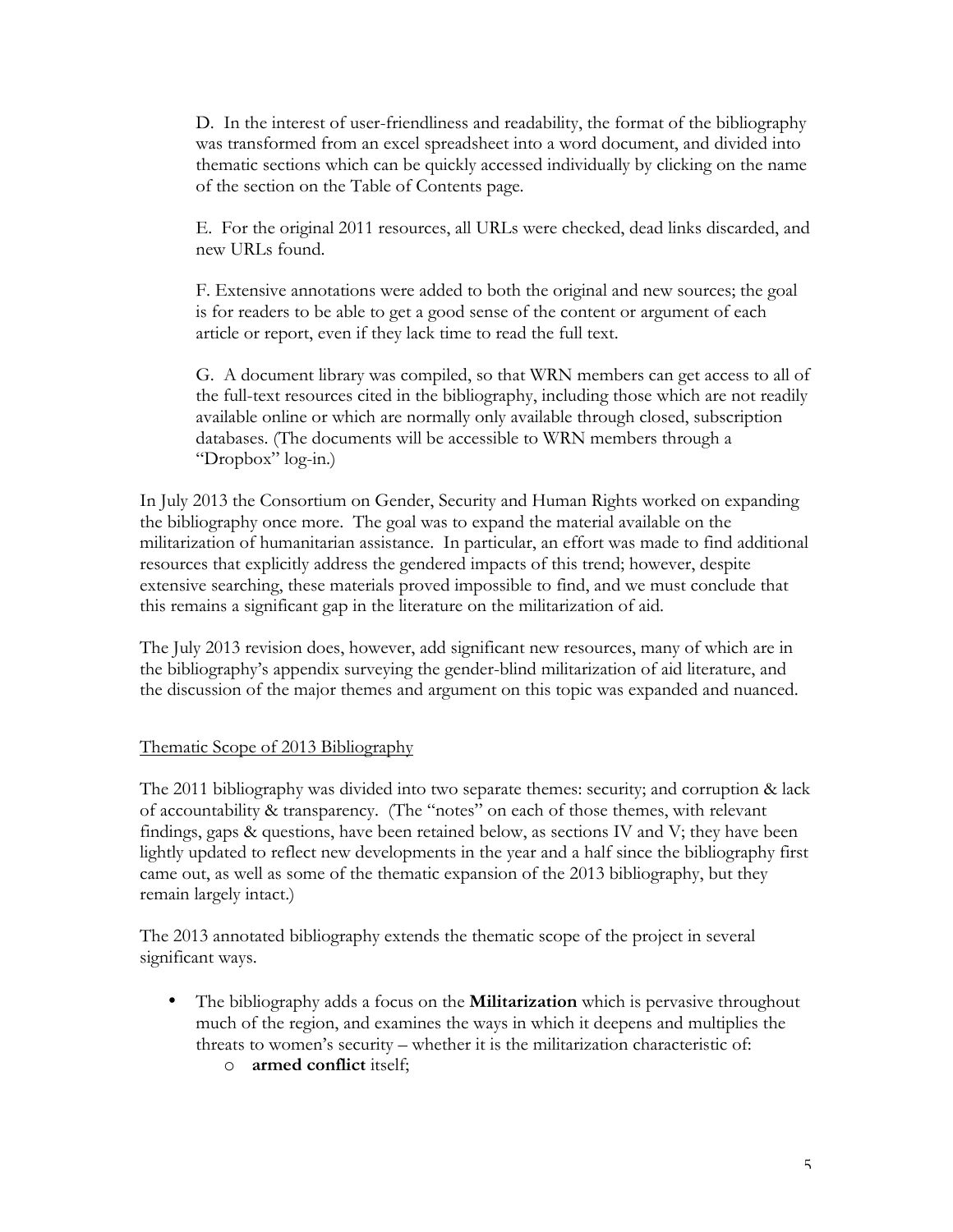- o or of the "national security state" / **highly militarized states** which are not officially at war but which justify many different forms of repression on the basis of "national security";
- o or of communities awash in **small arms and light weapons**;
- o or of **humanitarian assistance and development aid** projects.
- Given this added focus on violence and insecurity that arises from the presence of state security forces, the bibliography has also added resources on **Gender and Security Sector Reform**.
- It also adds resources about the growing influence of **Religious Extremism and Fundamentalisms** in the region, and the ways they impact women's security.
- **Corruption** has been looked at,not only as a violation of human rights, but also as an important cause of women's personal, economic and political insecurity.
- For analytic purposes, differentiations have been made between different aspects of In/Security itself -- **Personal (Physical) In/Security, Economic In/Security, and Political In/Security.** While these three aspects of security are, of course, never wholly distinct in "real life," as the bibliography grew in length, it proved useful to create separate sections for each, as a way to enable a more focused look at any one of them.

But even while expanding the bibliography into new territory and, for analytic purposes, distinguishing between different dimensions of women's (in)security, the WRN researchers from the Consortium on Gender, Security and Human Rights were struck by the complex interrelations *between* all these different dimensions of security – indeed, even their indivisibility.

And this is the key point regarding the multiple themes and sections of the 2013 annotated bibliography: *all these aspects of women's in/security are both conceptually linked and practically interrelated in women's lives.* To cite but a few examples:

- High levels of gender-based violence sanctioned by patriarchal beliefs have been exacerbated by the rise of religious extremisms, which are themselves, at times, a response to or element of rising levels of militarization.
- Corruption often results in a lack of access to justice, which not only heightens women's personal insecurity, but also helps fuel insurgency -- which in turn creates yet more threats to women's security. And militarization creates the opportunity for increasing corruption.
- Widespread militarization, for example, as in the armed conflict in Afghanistan, has had multiple layers of effects.
	- o It has resulted in violence against civilians perpetrated by Taliban/insurgents, Afghan, US and other international armed forces, private military and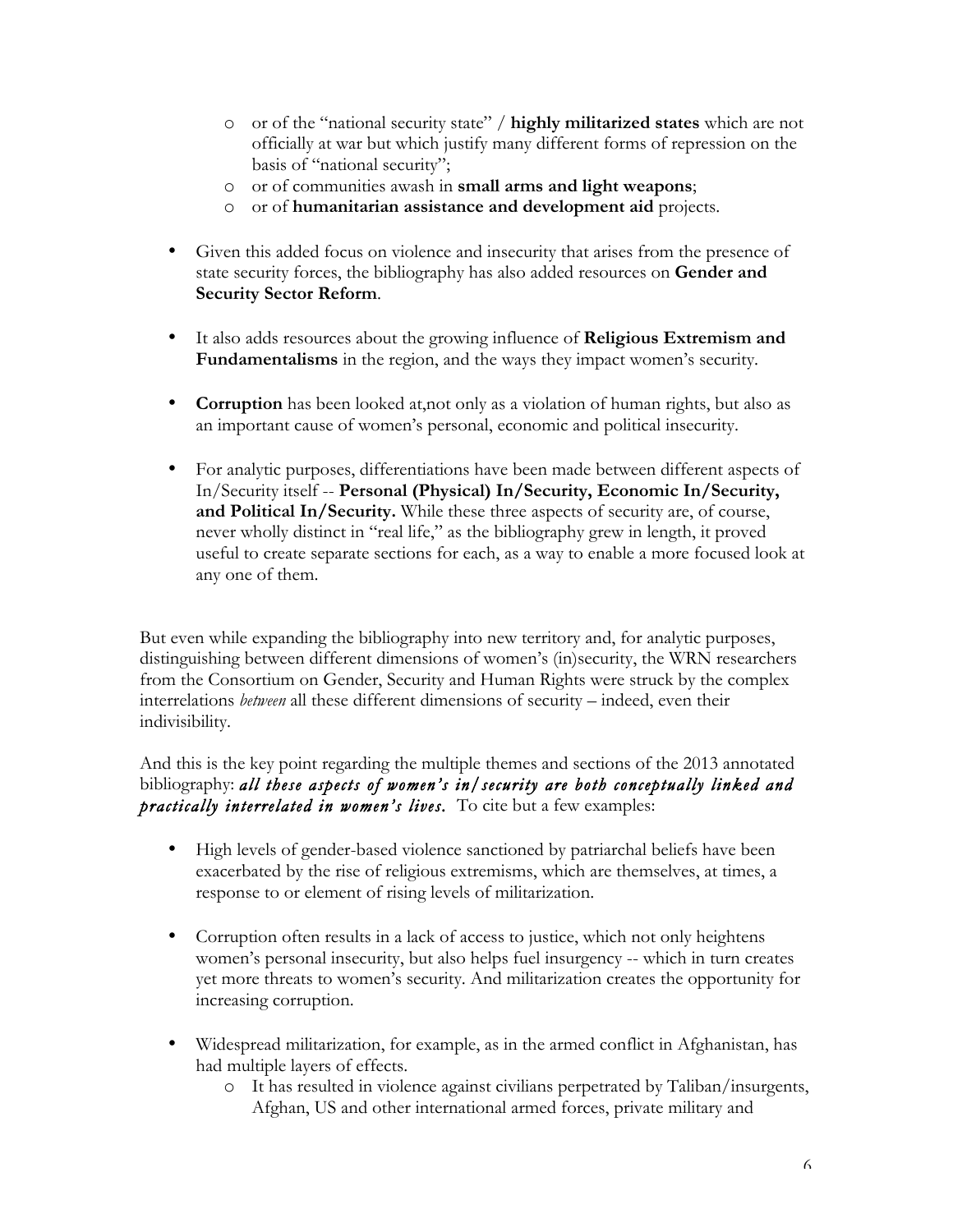security contractors, and criminal networks, all exacerbated by a lack of accountability.

- o It has also lead to the proliferation of small arms and light weapons throughout the society, with concomitant increases in the lethality of domestic violence and street crime.
- o The increase in violent crime and the building up of criminal networks makes leaving the home more dangerous for women, hampering women's ability to participate in economic or political life – so personal, economic and political security are all degraded.
- The increasing militarization of humanitarian and development assistance poses special dangers for women: when militaries take on humanitarian assistance and development projects as a way of "winning hearts and minds," or when they employ women soldiers as a way to gather intelligence from local women, or when intelligence agencies collect information by posing as "humanitarian assistance workers," they create new insecurities for women, transforming women householders and local women assistance workers into more 'attractive' targets of attack.
- When women take the risk of participation and leadership in economic and political life despite the dangers, patriarchal norms sanctioning sexual harassment and gender–based violence combine with pervasive corruption in governmental and private institutions -- threatening not only women's ability to accomplish their goals, but their bodily, economic and political security itself.

This list could be much longer, and the resources in the bibliography make these and many other connections evident. While the structure of the bibliography has a section-by-section focus on multiple different dimensions of women's (in)security, it is their interrelatedness that is key. And while the synergistic linking of these different dimensions may in some ways be very daunting, it also means that there are multiple critical leverage points which can have the effect of creating a cascade of changes. It is hoped that some of the resources in this bibliography will prove useful tools in that effort.

## **III. Bibliography Methodology & Limitations**

The following section describes the types of resources included in the bibliography, the methodology used to compile it, and some of the limitations inherent in its development.

## Types of Resources Included

WRN sought to identify sound research studies and evidence-based reports, prioritizing reports about the region authored by scholars and research institutes from the region, but also casting a wider net. In the absence of regional reports on South/Central Asia, WRN also sought cross-regional or international studies as they may prove useful in informing the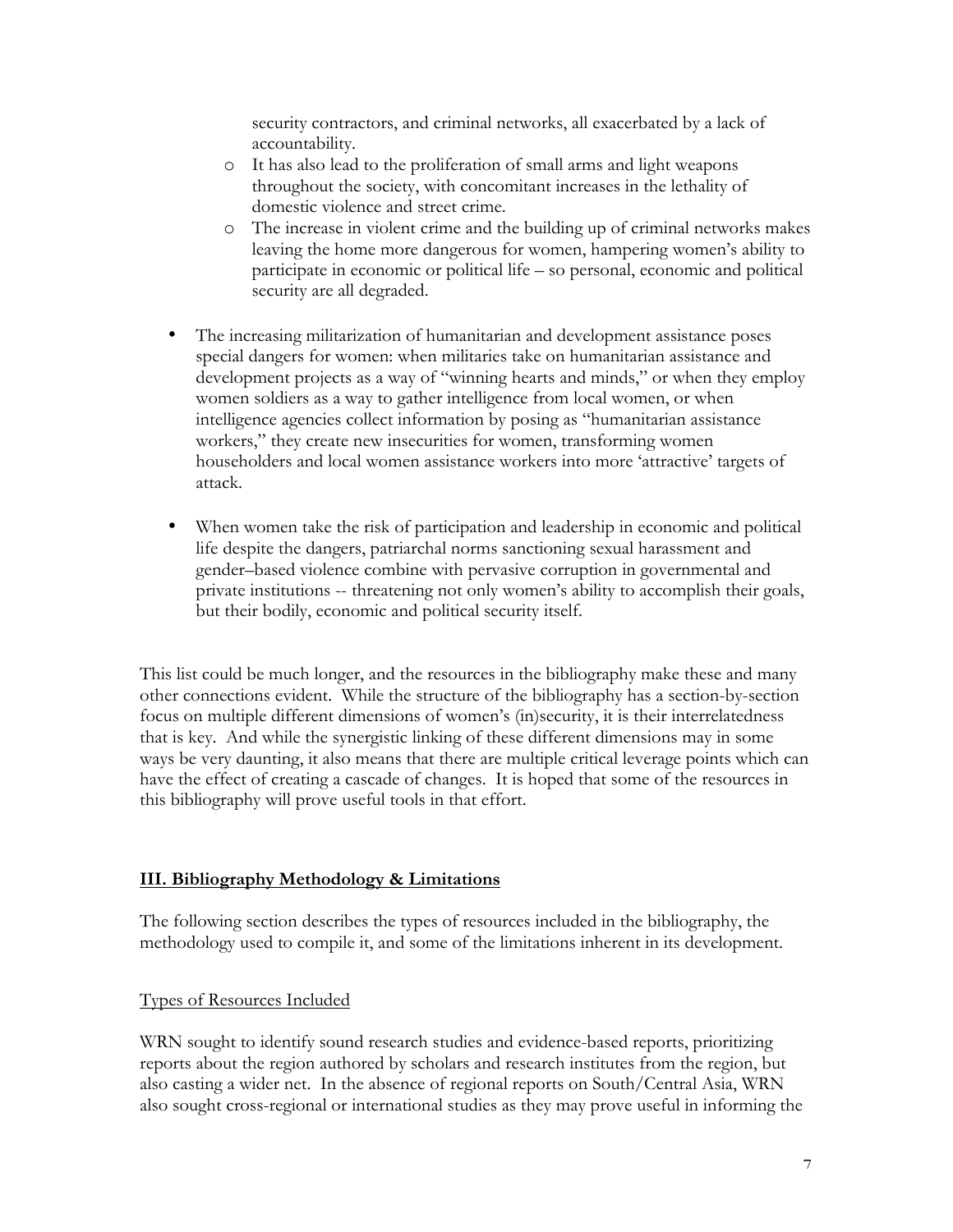Network's thinking. Note that in many cases where reports were published by international organizations, such as the United Nations or World Bank, authors or co-authors were often South Asian experts/scholars/researchers.

While the bibliography was initially envisioned to identify research studies, it very quickly expanded to include other types of valuable materials on relevant subjects. These include for example *handbooks or manuals* (such as security strategy guides for women's human rights defenders); *op-ed newspaper articles* (such as those reinforcing the importance of women's participation in peace negotiations); *national/international policies and action plans* (such as translations of Security Council Resolution 1325 or national action plans on women authored by governments); and other *general resources*, such as key websites with valuable information that may be of interest to WRN's members.

## Methods of Identifying Sources

The materials cited in the bibliography were identified in a variety of ways. First, WRN invited members of its global advisory board, who are leaders in the region and internationally, to provide recommendations on studies or other works related to the two themes. WRN also invited (and is particularly grateful to) Swarna Rajagopalan, a scholar with expansive knowledge on the subject matter in South Asia, who generously shared her expertise and recommendations. Second, WRN conducted open source searches using the internet, using key word searches by topic, country and region, and, when known, the names of reputable authors or well-known research institutes (see limitations on this method noted in the next section). Third, the bibliographies of the studies found also served to provide a wealth of information. Finally, the research team conducted closed-source searches of academic journals available only through university libraries.

## Limitations in Identifying Sources

Initially, the search process uncovered limited numbers of reports by locally based institutes/NGOs; however, this is in part a result of using search engines that are programmed to default to websites with the highest levels of traffic. For example, WRN's researchers frequently got search results of reports posted on United Nations (UN) websites given that UN sites receive higher numbers of visitors from across the globe. Smaller, country-based research institutes working only in their local/national context came up, but less frequently, using "google" and other popular search engines.

To remedy this challenge, WRN renewed its effort to obtain recommendations from its global advisory members from the region, such as Najla Ayubi or Dr. Sabiha Syed, as well as WRN partners, such as Swarna Rajagopalan, and international members who lived in the region, such as Clare Lockhart. Once research institutes, journals and NGOs based in the region were identified, their websites were mined for relevant resources.

Another limitation concerns the searches of electronic databases of academic journals. The subscription databases used were those accessible at a US university; although they included some journals from the region, no doubt others were not included.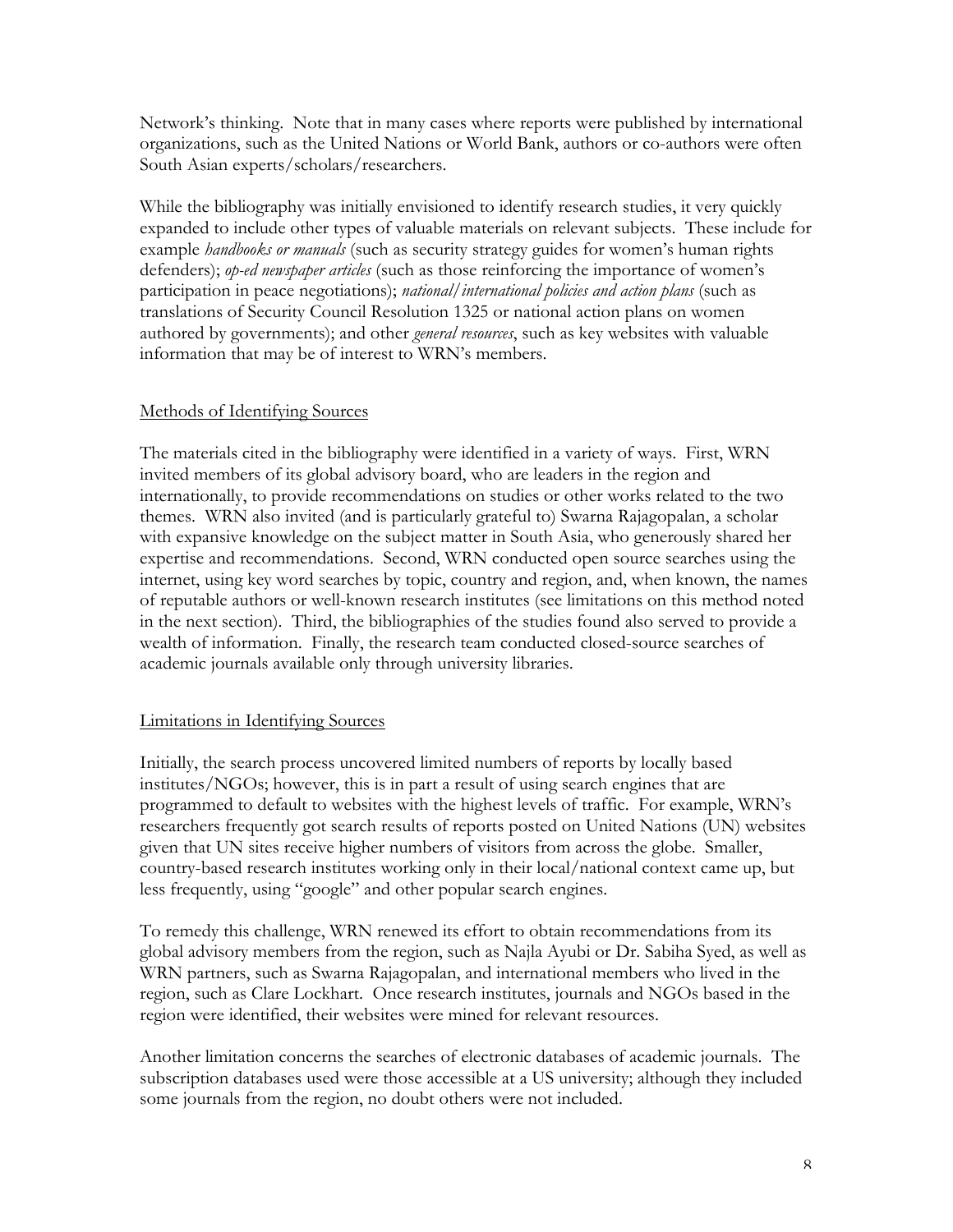Finally and perhaps most significantly, all relevant searches were conducted in English only, which may have also hindered WRN's efforts to identify locally-authored sources, such as those written in Dari, Hindi, Urdu, or other regional languages. As much as possible, WRN made note of materials written in other languages.

#### Recommended Readings

Given the bibliography's extensivelength, WRN's initial bibliography highlighted recommended readings for the 2011 Planning Meeting (indicated with asterisks), some of which are referred to below. A tremendous number of resources have been added since that time; WRN members and partners are invited to highlight any of those as especially recommended for other network members, as well as to add additional readings themselves.

Again, then, WRN stresses that this bibliography is a living, working document that can be continuously expanded upon, and welcomes contributions from members and partners.

## **IV. Notes on Security: Findings, Gaps& Questions**

*"Anything that hurts humanity's dignity is violence…The violence I have seen in my everyday life is not by the Taliban, but by their influence on people's minds and attitudes. I have seen my uncles deny their daughters an education or [prevent them from gaining] skills outside the home. This is harsh violence. Another form of violence is the fear we have of our own people, just by keeping knives and weapons under pillows at night for security, which sometimes causes violence in the family. I have seen these types of violence in my daily life."* 

*"[The most common cause of violence in my region is] traditional conservative thoughts and beliefs, which restrict women from engaging in social activities."*

*"Gender-based violence arising from patriarchy is the most widespread form of violence in my country – rape, dowry deaths, forced incest, abduction and trafficking of women and girls, domestic violence – there is no end to the list."*

*Respondents to WRN's Pulse Wire survey, 2011.*

Investigations for the bibliography yielded a variety of results on the theme addressing the impact of lack of security on women in the region.

#### Defining Security

First, as reflected in the quotes above, women of Afghanistan, Pakistan, and India define "security" broadly. Security for women is not simply the "national security" of the State, but rather was frequently described as freedom from personal violence and intimidation in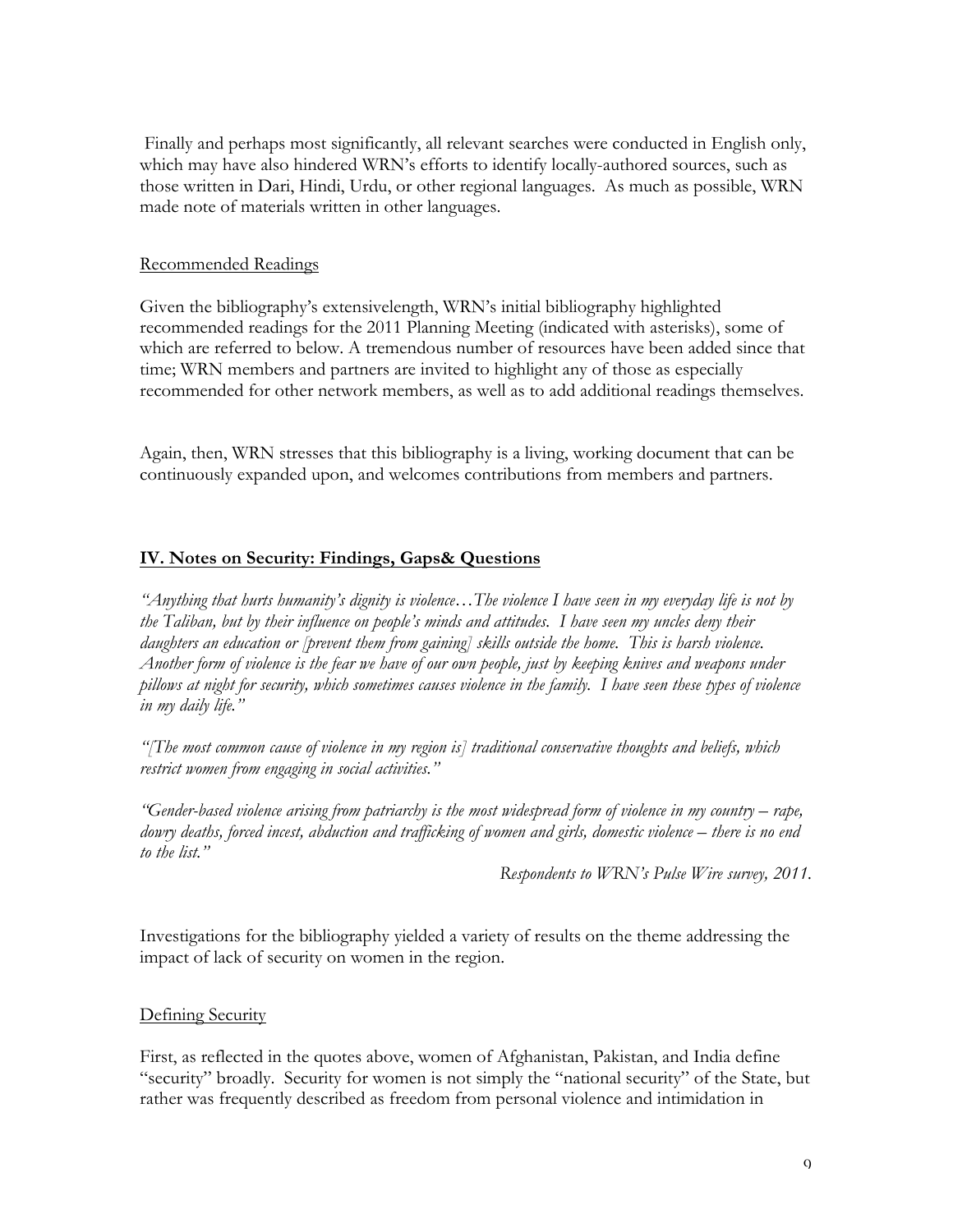public and private spheres. Countless reports from and about the region also showed that security for women was a state or environment in which they maintain the ability to control their own mobility, to go to school or work, earn an income, participate freely in political affairs, and exercise the full spectrum of their fundamental human rights (civil, political, economic, social and cultural). (On the topic of defining security, see Rajagopalan 2005.

#### The Impact of Lack of Security on Women: Country & Regional Trends

**Afghanistan**: WRN's researchers found that there is extensive information available on the impact of lack of security on women in Afghanistan. International organizations in particular have published significant works in English,<sup>1</sup> a likely result of the vast amount of resources that have been invested into Afghanistan by the international community. Reports/studies address all angles of women's security connected to the armed conflict, such as violence perpetrated by Taliban/insurgents, criminal networks and international security forces, etc. In addition, there are many reports looking at women's security from a human development perspective—from maternal mortality and health (Physicians for Human Rights), to economic and food security (UN High Commissioner for Human Rights), to domestic violence (Global Rights).

In general, there were countless reports highlighting women as victims of violence, bringing attention to the failures of political and security institutions, and calling for reform. Yet when it comes to the topic of security, very few reports have recognized what women are doing as agents for change (note that Afghan women political leaders and women's human rights defenders are specifically targeted for violence, and may also be choosing to keep their work under the radar). Very positive recent developments are under way in Afghanistan to forward the women, peace and security agenda--UN agencies in Afghanistan (UNAMA and UN Women) and women's civil society are beginning dialogue on what women are doing in the area of peacebuilding and what they want from a peace process. A statement was prepared by women's civil society on these topics for the Special Representative of the UN mission in Afghanistan on September 15, 2011, the "UN Open Day on 1325". The statement affirmed that women are active in peacebuilding and want to be included in ongoing peace negotiations. (NOTE: these documents are noted in the bibliography but will have to be presented in hard copies separately, as they are not publically posted on the internet).

Finally, as the 2014 withdrawal of US and other international troops nears, there are a few reports on the ways that Afghan women and their allies are organizing to uphold the gains in women's rights made since 2001, and to ensure women's participation in the continuing peace processes (Afghan Australian Development Organisation 2013).

**Pakistan:** WRN's researchers found very few references related to the impact of armed conflict on women in Pakistan. This is likely connected to a kind of ambiguity on the status of Pakistan—whether it is a country in outright conflict, or a fragile State in a frozen or quasi state of conflict. Yet many reports did address threats to women's security, including rising

<sup>|&</sup>lt;br>|<br>1 <sup>1</sup>It did not appear that the majority of the same works had been translated in Dari and Pashto, but this will need verification.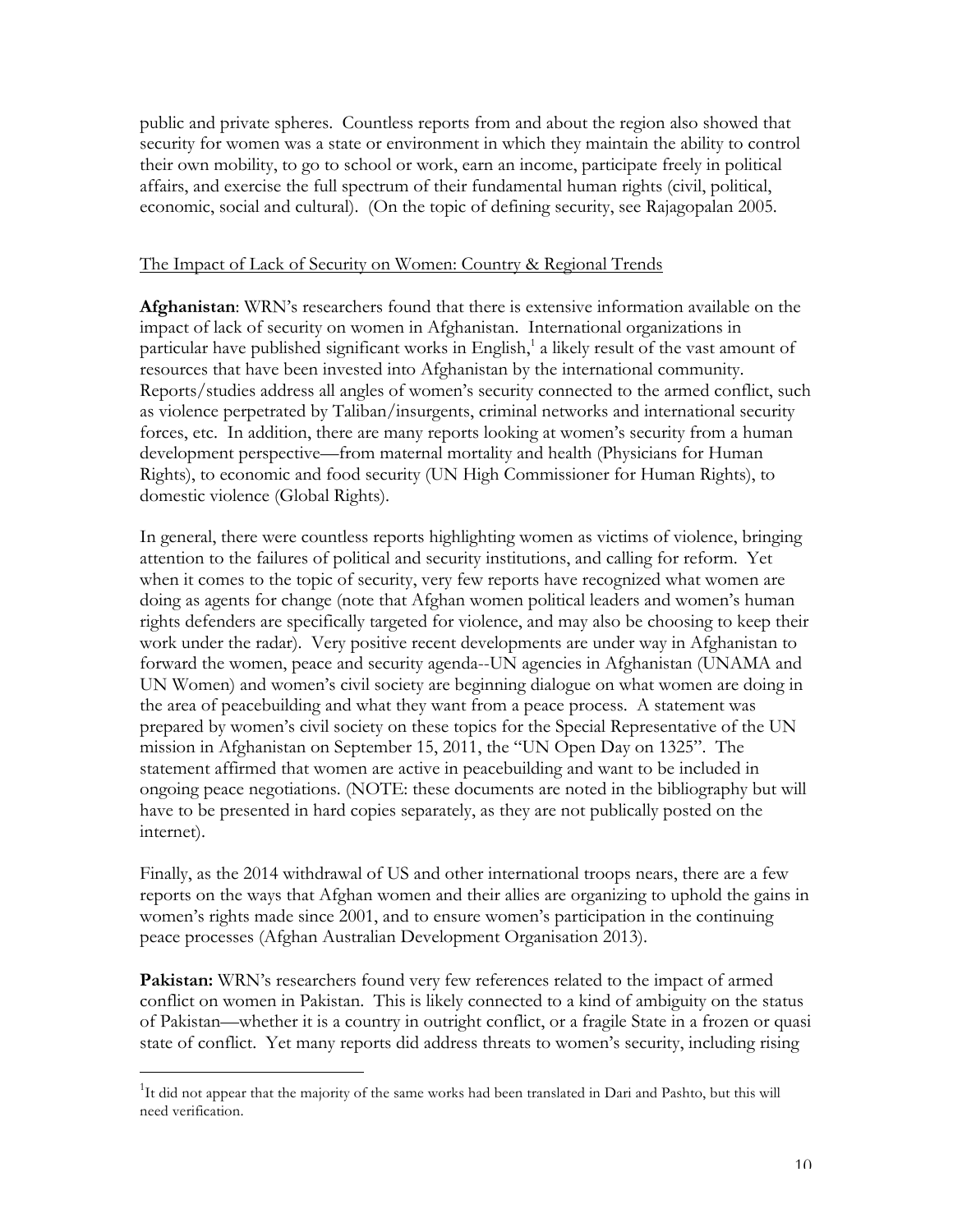fundamentalisms in Pakistan, as highlighted in an NGO shadow report looking at the effect "Talibanisation" is having on women in terms of compromising the government's implementation of CEDAW (noted as recommended reading in the bibliography). In addition, there was attention to the way the country's blasphemy laws are playing a role in discriminating against minorities and how the laws are used to settle petty disputes through the use of violence.

There also appeared to be ample reporting on gender-based violence, including domestic violence, the impact of harmful traditional practices, and one report looking at the vulnerabilities of IDP women.Several reports highlighted the pervasiveness of sexual harassment -- in political institutions and in the workplace, as well as college girls' experiencesof sexual harassment on their way to school in the bus – all of which compromise women's access to social, economic and political participation.

Regarding women's initiatives in peacebuilding, the researchers found little, except there was a report looking at impediments to women's participation in political affairs. It appears that, as in Afghanistan, women leaders (such as political leaders or women's human rights defenders) in Pakistan are also targeted for violence.

**India:** With respect to India, WRN's researchers found significant readings, in particular by Indian-based research institutes and NGOs. This is a positive indication of a strong, independent, and vibrant women's civil society in the country. Many readings challenged traditional notions of security, and expanded upon them to reflect women's security needs – inclusive of economic security, food security, and personal security (private and public). Significant works have been written on minority rights issues, reflecting on ethnic (e.g., Dalit) or religious (e.g., Muslim or caste-based) discrimination. In addition, many reports made note of female feticide, early marriage, violence and sexual harassment in public spaces, trafficking, and domestic violence as urgent security issues for women/girls.

While it appears that India has made significant progress on advancing women's rights both at *de jure* and *de facto* levels in large part thanks to its strong civil society, at the same time, there seems to be much less discourse on women's security issues in India's northeast conflict-affected region – although at least one INGO has reported on the grave human rights abuses perpetrated by armed groups and government forces in areas where the Armed Forces (Special Powers) Act, 1958 is in force (Amnesty International 2005a). Note that there is significant reporting on the violent massacres in Gujarat and powerful demands for justice and accountability, yet the WRN researchers found only one focused specifically on how women were impacted (Amnesty International 2005b). WRN researchers were able to find some resources on the impact of the conflict in Assam and Nagalim on women (Centre for North East Studies and Policy Research 2011), and on women's key role in peacemaking during the decades-long Indo-Naga conflict (e.g., Manchandra 2005). WRN's researchers found only one women's civil society initiative to strategise an action plan for building peace, providing justice and political rights in the region (NEIWIP),

In terms of problems within the security sector itself, two reports are noted in the bibliography related to the lack of accountability of the police and armed forces, and the deeply troubling Armed Forces (Special Powers) Act. In addition, there appears to be a general thinking that armed conflicts are "over there" in Pakistan and Afghanistan, and not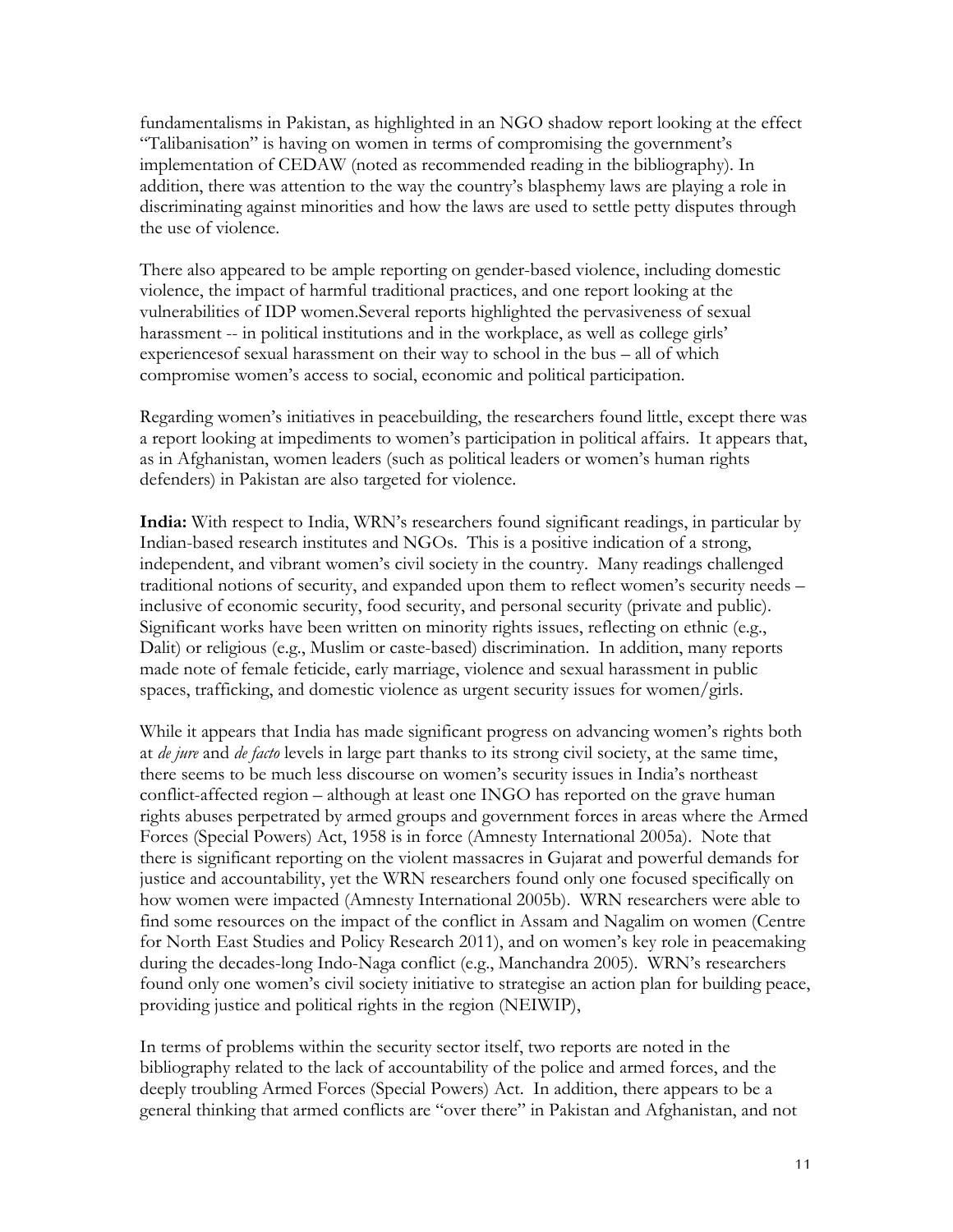prevalent inside India's own boarders; this may have an impact on women and security agendas.

## Global Trends To Improve Women's Security

Globally, there are many initiatives underway to improve women's security. For example, many cities have joined the "Safe Cities Free of Violence Against Women" initiative looking at introducing protection mechanisms to prevent violence against women, intimidation and harassment in public places (see Bibliography for example from India on the Safe Cities initiative in New Delhi). In the area of domestic violence, many countries around the world have introduced the "Community-Coordinated Response to Violence" framework (Duluth model) in which public officials, police, judges and social workers are all trained on responding to and preventing domestic violence. Many women's legal associations are also criminally prosecuting perpetrators of violence, as a means of stopping impunity for crimes against women. The Women's Initiative for Gender Justice (WIGJ) is one such organization, supporting the work of the International Criminal Court to prosecute genderbased war crimes, crimes against humanity and genocide (see General Resource section for WIGJ's website).

In terms of women and security in the context of armed conflict, the most significant, landmark framework is the UN Security Council Resolution (SCR) 1325, and its successor resolutions (1820, 1888, 1889, and 1960). Resolution 1325 is best known as the "3 P's Resolution"—for protection, prevention and participation. In the words of the Women's International League for Peace and Freedom (WILPF), "The adoption of Resolution 1325 was historic and unprecedented and marked the first time the Security Council addressed the disproportionate and unique impact of armed conflict on women, recognized the undervalued and under-utilized contributions women make to conflict prevention, peacekeeping, conflict resolution and peace-building, and stressed the importance of their equal and full participation as active agents in peace and security."<sup>2</sup> Significantly, SCR 1325 is strongly praised by women's movements globally because it was drafted in full consultation with women's civil society and experts from the field.

Many governments around the world emerging from conflict have adopted National Action Plans (NAPs) on 1325. The bibliography notes a website with links to every government NAP ever adopted, as well as NAPs from donor countries (www.peacewomen.org). The researchers recommend to WRN members to review the NAP from Liberia<sup>3</sup> in particular, which is an outstanding example of a NAP adopted only after long consultations with all relevant stakeholders, including women's civil society and senior members of the security sector. Liberia is also significant because its peacekeeping operation was the first to have an all-female formed police unit (from India). Note that the bibliography includes a link to translations of SCR 1325 in Dari, Pashto, Urdu, and other languages applicable to the region.

 <sup>2</sup> WILPF. "About Women, Peace and Security Policy in the UN Security Council."

http://www.peacewomen.org/security\_council\_monitor/about-women-peace-and-security-agenda 3 See direct link to Liberia NAP on 1325:

http://www.peacewomen.org/assets/file/NationalActionPlans/liberia\_nationalactionplanmarch2009.pdf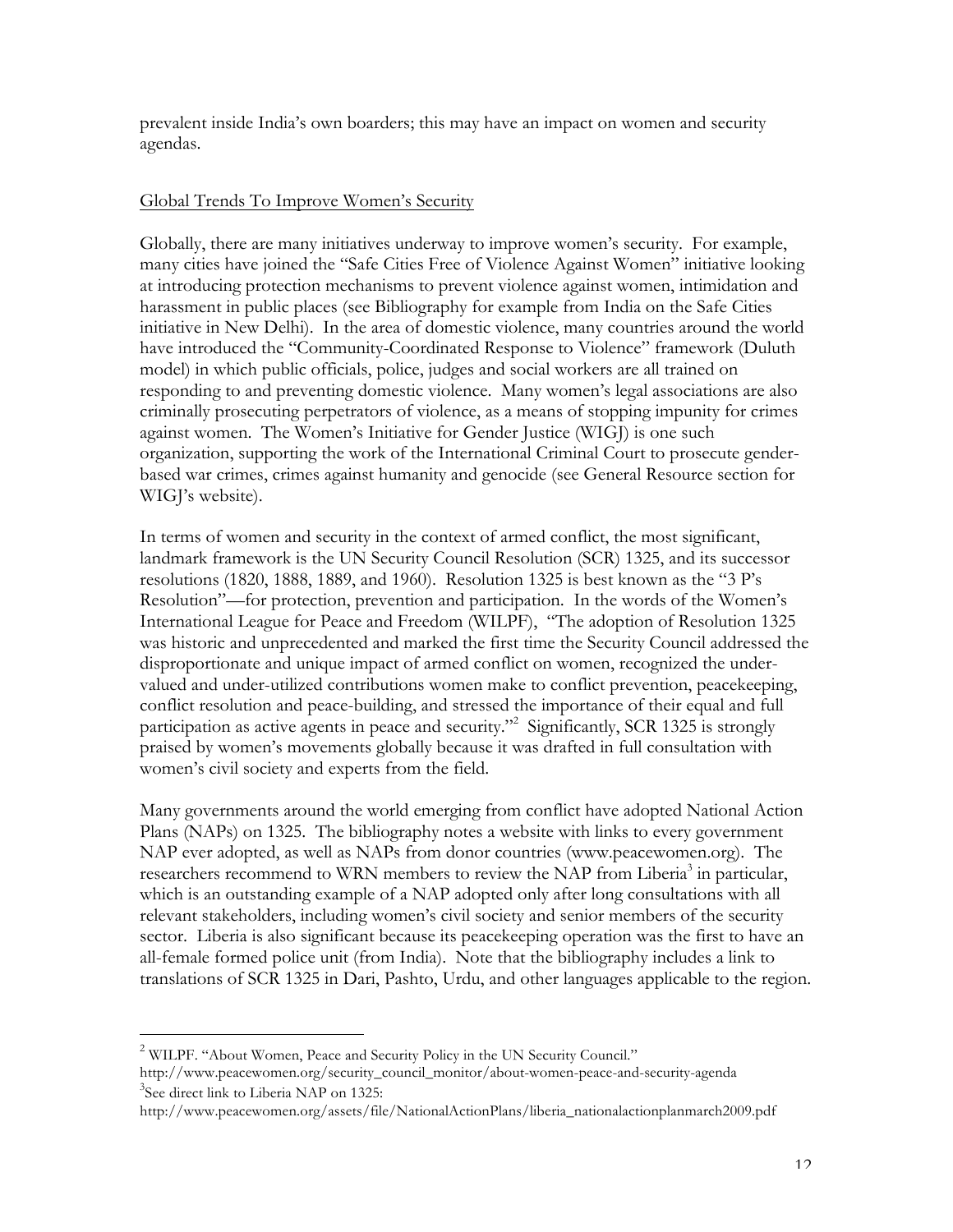The governments of Afghanistan, Pakistan and India have not adopted 1325 NAPs; however, there appear to be some efforts under way to mobilize stakeholder support. As noted previously, women's civil society and UN agencies in Afghanistan have already begun dialogue. UN Women - Pakistan's website notes that the "Ministry of Women Development and UN Women are in the process of developing a strategic framework interventions on women, peace and security."4 Civil Society participation is not mentioned. For India, WRN's researchers could only find one reference online about a desire by select women's civil society organizations to draft a NAP, <sup>5</sup> but it is not clear if there has been further progress, nor buy-in from government or members of the security sector.

Finally, for any meaningful change to happen, there must be a shift in public thinking. Both in the region and globally, women's needs for security are often seen as secondary to more "urgent" security needs of the State. This perception is reinforced by deeply patriarchal and fundamentalist thinking, as expressed by respondents at the beginning of this section. WRN members may wish to look at a report by AWID on strategies to address fundamentalisms, as well as the website of the Center for Women's Global Leadership to see the "16 Days of Activism against Gender Violence" media campaigns from around the world addressing women, violence and militarism, and other related themes. Both of these are referenced in the bibliography as recommended reading.

#### Summary

- There appear to be no major *regional / pan-South Asian* networks or ongoing initiatives to advance the women, peace and security agenda
- How women define security is broad
- Public and private forms of violence against women are pervasive and systematic in all countries
- Governments typically view women's security not as an integral part of national security, but rather as separate and secondary
- Women's participation in peacebuilding is typically not acknowledged as vital to longterm peace and security<sup>6</sup>
- There is little attention to women engaged in peacebuilding
- Women's civil society does not appear to have developed many strategic partnerships with members of the security sector in their countries (although the Safe Cities

 <sup>4</sup> UN Women – Pakistan, "Women, Peace and Security in Pakistan – Towards Implementation of the Security Council Resolution 1325." <http://www.unifem.org.pk/index.php/unifem/Events/Women-Peace-and-Security-in-Pakistan-Towards-Implementation-of-the-United-Nations-Security-Council-Resolution-1325> 5 Sansristi: a Gender Resource Centre and Pakistan India People's Forum for Peace and Democracy (PIPFPD-Odisha Chapter), "Workshop on Women and Peace [in India]." Global Campaign for Peace Education News Blog. June 2011. <http://www.peace-ed-campaign.org/newsblog/?p=252>

<sup>&</sup>lt;sup>6</sup>The following paper offers recommendations on how to make the case for women's involvement in peacebuilding and security: Global Partnership for the Prevention of Armed Conflict, Women in Security, Conflict Management and Peace (WISCOMP) – India. Schirch, Lisa and Manjrika Sewak. "The Role of Women in Peacebuilding." Civil Society in the Prevention of Armed Conflict: An integrated programme of research, discussion and network building (January 2005).

http://www.gppac.net/uploads/File/Resources/GPPAC%20Issue%20papers/The%20Role%20of%20Wome n%20in%20Peacebuilding.pdf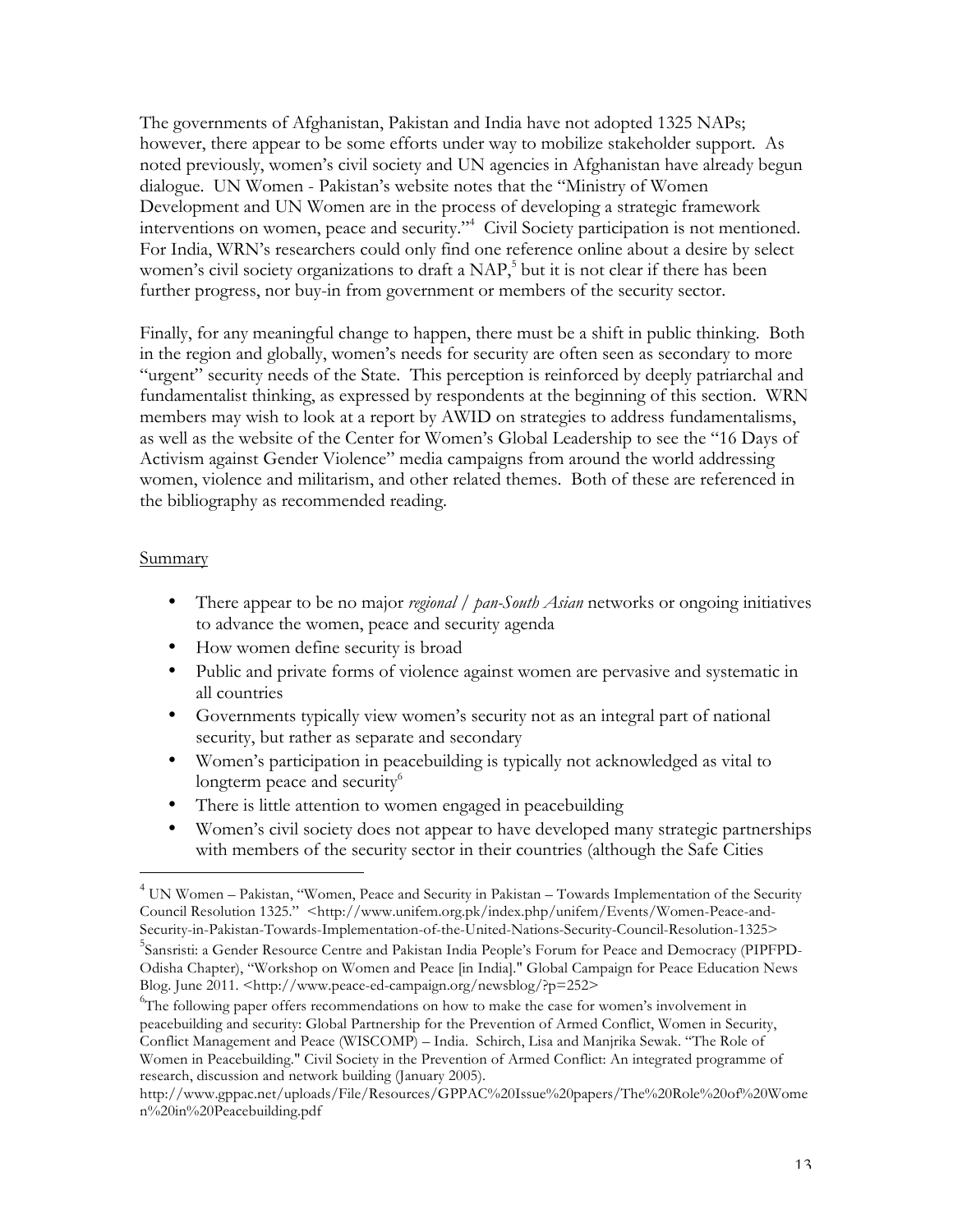initiative in New Delhi may be an exception?); there are, though, some international efforts to integrate gender into security sector reform

• There are no SCR 1325 NAPs adopted by the 3 governments, although discussions are gaining momentum

#### Questions for WRN Members/Partners

The following questions are meant to help guide WRN's members and partners as they begin to envision a framework for the Network in the area of security.

- 1) *SHARE EXPERIENCES*. Very briefly, share what you or your organization has been doing in the area of security and women, *OR* how lack of security has impacted you/your organization directly and what your response has been.
- 2) *IDENTIFY THE IMPACT OF THE PROBLEM*. What do you consider the 1-2 most *urgent*ways women are impacted by lack of security in all three countries: Afghanistan, Pakistan and India? Very briefly, make note of what you think are the root causes.

*General Recommendation: consider how women are impacted individually, organizationally, and nationally, as well as publicly and privately.* 

3) *DEFINE THE SCOPE OF SECURITY*. How broadly do WRN members want to define "security" for purposes of working together as a network? For example, if you focus on security related to bodily integrity, would it include "public" violence (e.g., violence perpetrated by armed groups) as well as "private" violence (e.g., domestic violence)? Would you also want to include "economic security" or "health security"?

*General Recommendation: whatever you decide, keep it focused! Organizations that spread themselves too thin often achieve the least.*

- 4) *DEFINE BENEFICIARIES*. What "women" are we talking about? Is it "all" women (and girls?)? Women political leaders or women's human rights defenders who are specifically targeted for violence? Women from specific ethnic or religious groups who are specifically targeted? Poor women? Rural women? Etc.
- 5) *MAP CURRENT EFFORTS AND STAKEHOLDERS.* 
	- a) What efforts are currently underway in your country to address issues of security and women? Have you observed strategies that are working to solve the problem underlying the lack of security for women?
	- b) What are you or your organization doing?
	- c) What are others from Afghanistan, Pakistan and India doing (such as mainstream civil society)?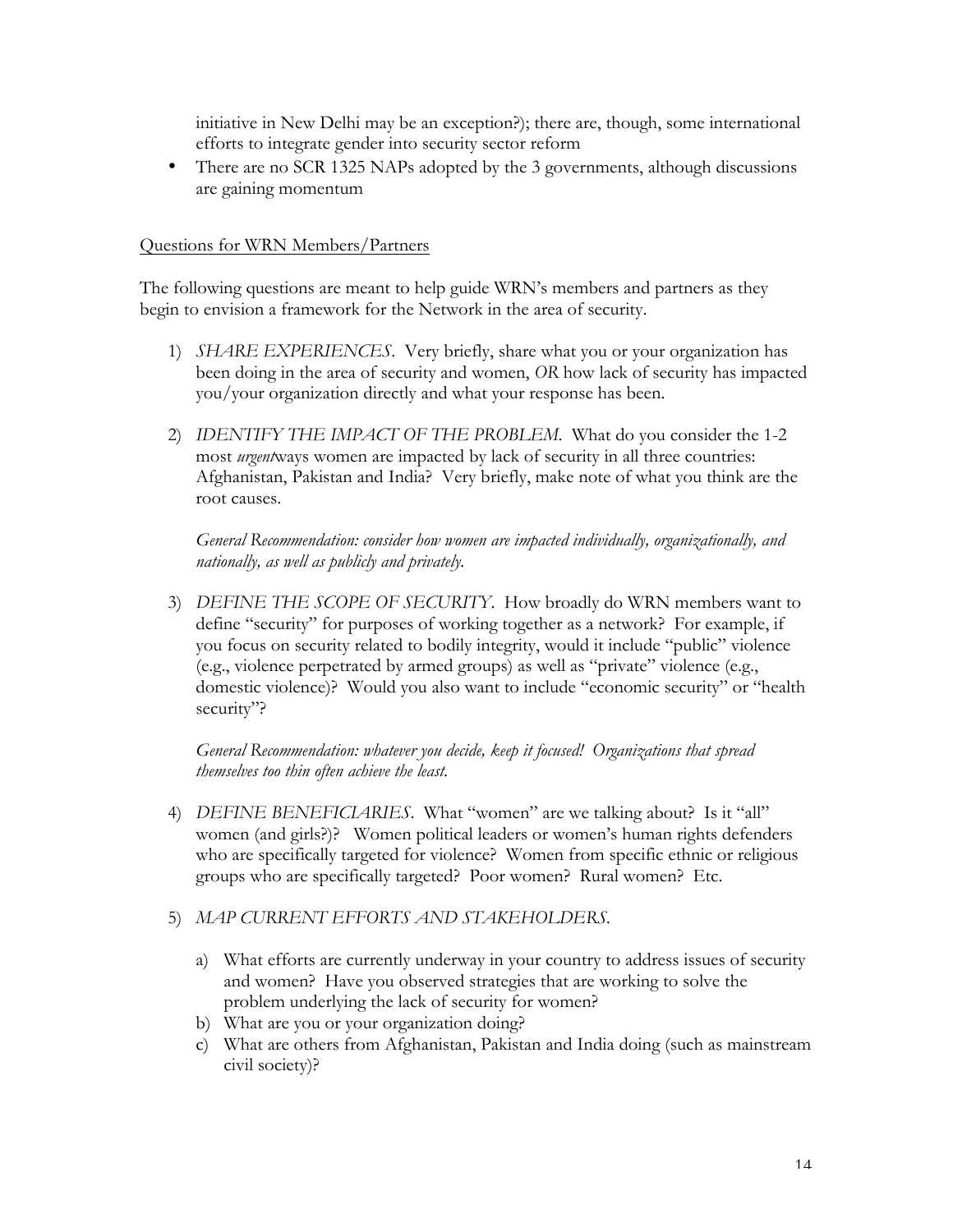- d) What are women's movements from other countries in South/Central Asia doing? Such as in Nepal? Bangladesh? Sri Lanka? Uzbekistan? Tajikistan? Iran?
- e) What are global women's movements doing in the area of security and women? Are there efforts that you think might be relevant or applicable in South Asia's context?
- 6) *SOLUTIONS& RECOMMENDATIONS*. Based on the security problem you identified and its root causes, brainstorm 1-2 possible concrete, practical solutions, or future advocacy recommendations, keeping in mind you do not need to have all the answers now (this is only a start to the thinking process).

*General Recommendation: Identify where more research or "homework" needs to be done in time for the Regional Summit, so that informed decisions could be made at that time.* 

- 7) *OPEN DISCUSSION ON FRAMEWORK FOR REGIONAL WOMEN'S NETWORK.* 
	- a) What do you think could be the *value-added or strategic niche* of the Network in the area of 'security and women'? How could it help *you* build on and strengthen the work you are already doing?
	- b) In the area of security, what do you think the *focus* of the Network could be on (if it's still unclear)?
	- c) What kind of *impact* would you want to see the Network have ultimately? In other words, what specific kind of *concrete change* would you want to see the Network create in the region?
	- d) What kind of *members* would help the Network achieve that change? (for example, if the WRN decides to focus on security sector reform, could the Network invite 1-2 senior military or police officials who are allies to join the Network, help mobilize their counterparts, make recommendations, etc. Also, should member countries expand to include women from Nepal, Bangladesh, Sri Lanka, Uzbekistan, Tajikistan or Iran?)
	- e) What *homeworkor additional research* needs to be done between now and the Regional Summit to educate members or prepare for next steps?
	- f) Time permitting, what are key elements, words, phrases or values you would want to see reflected in anWRN*mission and vision* statement related to security?
	- g) Time permitting, what do you think could be 2-3 primary *objectives* of the Network that could contribute to solving the security problem you identified?

## **V. Notes on Corruption & Lack of Accountability & Transparency: Findings, Gaps& Questions**

*"[The biggest contributors to corruption in my country] are the drug trade, lack of transparency and a fair judicial system, and ethnic discrimination."*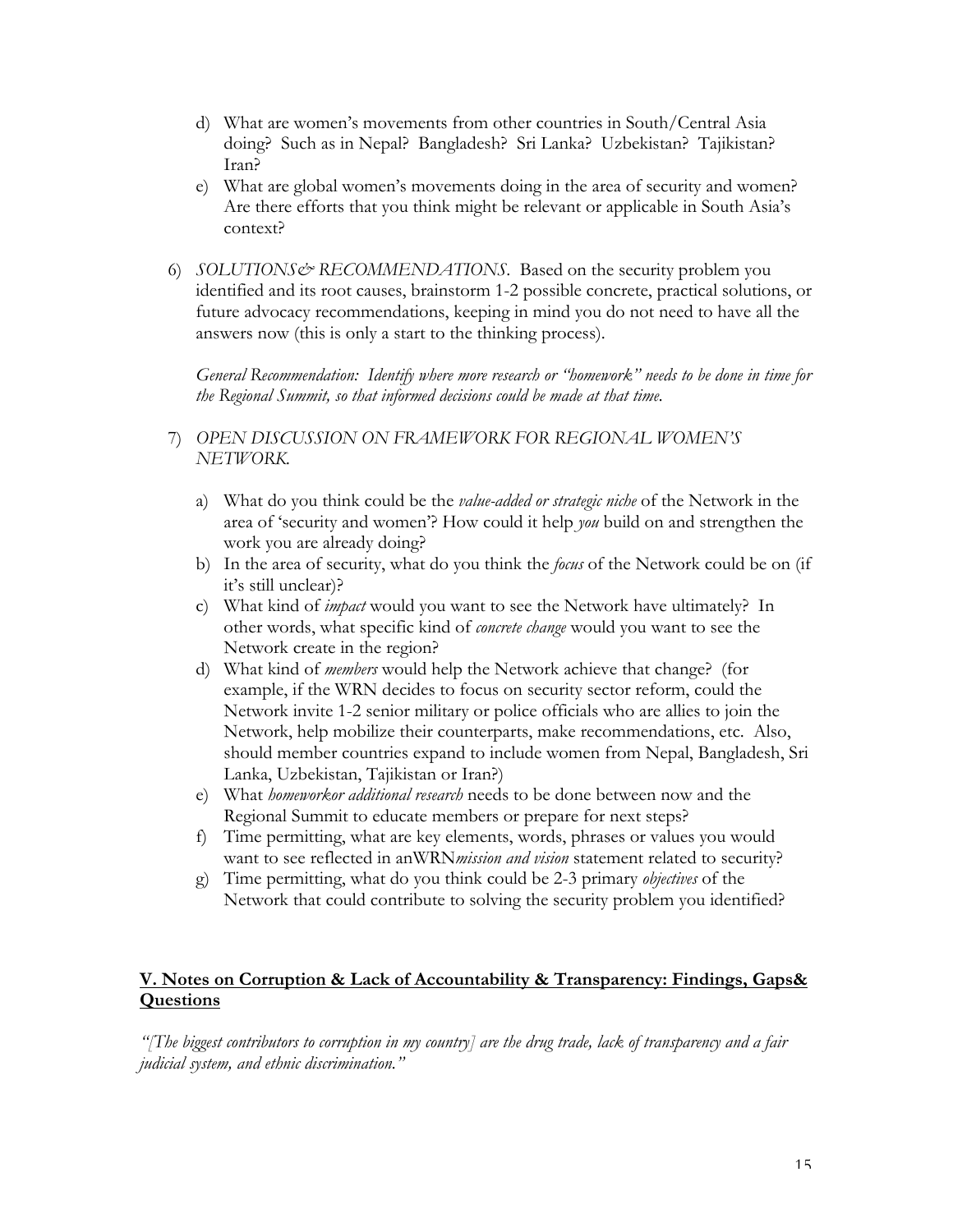*"No one is monitored for what they are doing, and whoever comes to monitor is also practicing the same culture of corruption and bribery. We do not question our leaders who loot all the state wealth and convert it into their personal assets."*

*"I don't report corruption because there is no easy way to do it."*

*"[The biggest contributors to corruption in my country are] impunity of those in power who are corrupt but*  rarely brought to justice because the system for punishment of corruption is weak...[and] the tendency of the *State authorities to crack down on protests by the poor for their rights."*

*Respondents to WRN's Pulse Wire survey, 2011.*

States rife with corruption are not capable of effectively serving their constituents, nor protecting or respecting citizens' rights. As shown in the preceding responses from WRN's survey, corruption is pervasive and has a devastating impact on countries in the region. This section looks at the impact corruption has on women, trends to stop or prevent corruption, and invites Network members to contemplate possibilities for a strategic niche in this area.

## The Impact of Corruption and Lack of Accountability and Transparency on Women

There is a proliferation of resources available on corruption, but relatively few of them look specifically at the impact of corruption on women (the U4 website in the "Useful Websites" section offers the widest array of these in one place). However, the number is slowly increasing, and for the 2013 bibliography the WRN researchers were able to find several that look specifically at the impact of corruption on women in Afghanistan, Pakistan or India.

Of the studies assessing the impact of corruption on women which are not specific to South Asia, the most useful were several reports commissioned by or collected by U4 (all listing in the bibliography), as well as a report by UNDP, which looks at the impact of corruption on human development in Asia-Pacific (a recommended reading).In particular, the report hones in on the price corruption extracts on the lives of the poor and disadvantaged, including women, on for example their access to water, electricity, health, education, etc. Corruption, while affecting all, appears to have the strongest impact on women in terms of basic services, which is significant given that women are most often engaged in collecting water, caring for family members, etc.

Assessing corruption from a gender perspective appears to be a relatively new area in the anti-corruption field, but growing. Transparency International (TI) has recently begun to track gender indicators so that future reporting can better track impacts on women

While studies on the impact of corruption on women were relatively sparse, there were countless reports assessing governments' accountability in the area of implementation of national and international standards on women's rights. The bibliography includes multiple reports on women's human rights issues and government performance. In many cases, laws exist (even strong ones), yet implementation or enforcement are weak—whether because of deep levels of corruption, lack of political will, lack of capacity or a combination. For more information specifically on government performance on international standards on women's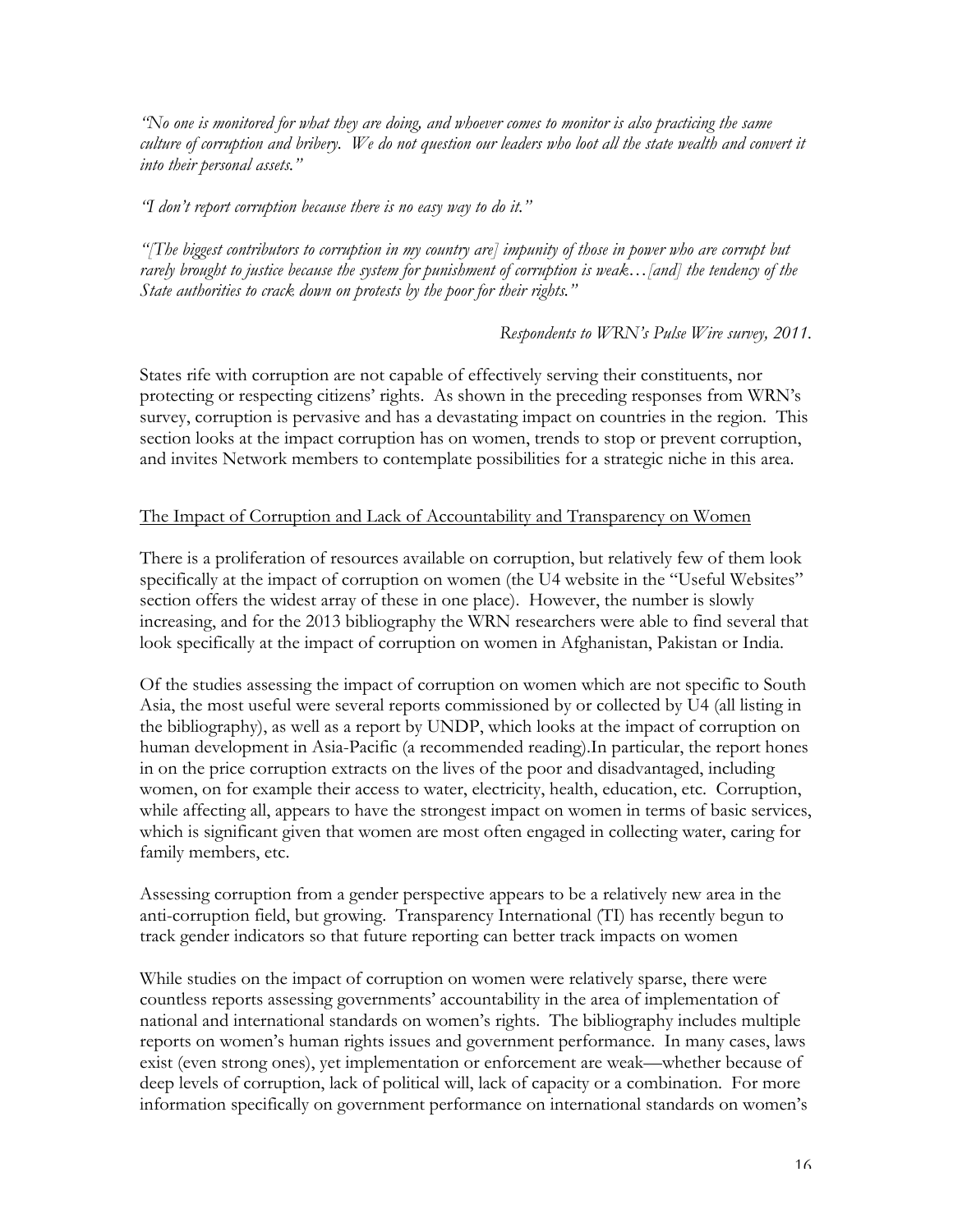rights, as well as national-level laws/policies/mechanisms/resources, see related CEDAW shadow reports and other studies noted in the bibliography.

Whether regionally or globally, the relative lack of information on corruption and women is in stark contrast to the abundance of information on accountability to women's rights. This demonstrates that there is a disconnect between governance or transparency-related efforts and rights-based efforts. Women's movements, while seeing the value of governance and transparency initiatives, often neglect these agendas seeing them as separate from "women's issues". Yet just as TI is beginning to track gender-specific indicators related to corruption, so too are women seeing the value of engaging in the promotion of good governance practices and conducting political oversight.

## Global Trends to Stop Corruption and Improve Transparency & Accountability of Political Institutions

There are many factors that are internationally recognized for reducing or preventing corruption. Examples include: strong mechanisms for governmental oversight vis-à-vis the legislature, an ombudsman, independent commissions, civil society, and independent media; public access to information legislation (or right to information legislation) which guarantees citizens the right to ask for information about laws, policies, government spending, etc., and which requires the government to make that information readily available for public consumption; the existence of independent media and a vibrant civil society, and corresponding legislation that protects the rights of journalists and civil society to operate freely and independently; harsh penalties and criminal sentencing for acts of corruption in the criminal/penal code; high-profile criminal prosecutions to stop impunity; a fair and transparent judiciary which respects and promotes the rule of law; trainings for judges and police on international standards; and mechanisms for citizens to anonymously report corrupt practices (such as through telephone hotlines).

There are a variety of international players involved in the transparency field, such as TI, Revenue Watch, Tiri, UNDP, IREX (for access to information legislation and independent media), among others (see bibliography under General Resources). In terms of international standards, the UN Convention Against Corruption is the most well known framework; Afghanistan, Pakistan and India have all ratified this treaty in 2008, 2007, and 2011, respectively. It appears that Afghanistan has the most locally-based organizations focused on transparency and corruption monitoring, such as Integrity Watch Afghanistan.

Interestingly, there have been significant numbers of studies conducted to assess whether increasing the presence of women in the political sector will decrease corrupt practices, premised on the notion that women are more relationship oriented, have higher standards of ethical behavior and are more concerned with the public good. Some of the reports found that indeed women are less corrupt than men (less involved in it, less tolerant of it), yet other reports found that there are other external factors which are more likely to determine prevalence of corruption, such as overall "tolerance" levels in society. Some found that a gender balance is more likely to prevent corruption. Another report argued that higher numbers of women in politics will indeed translate into lower levels of corruption, but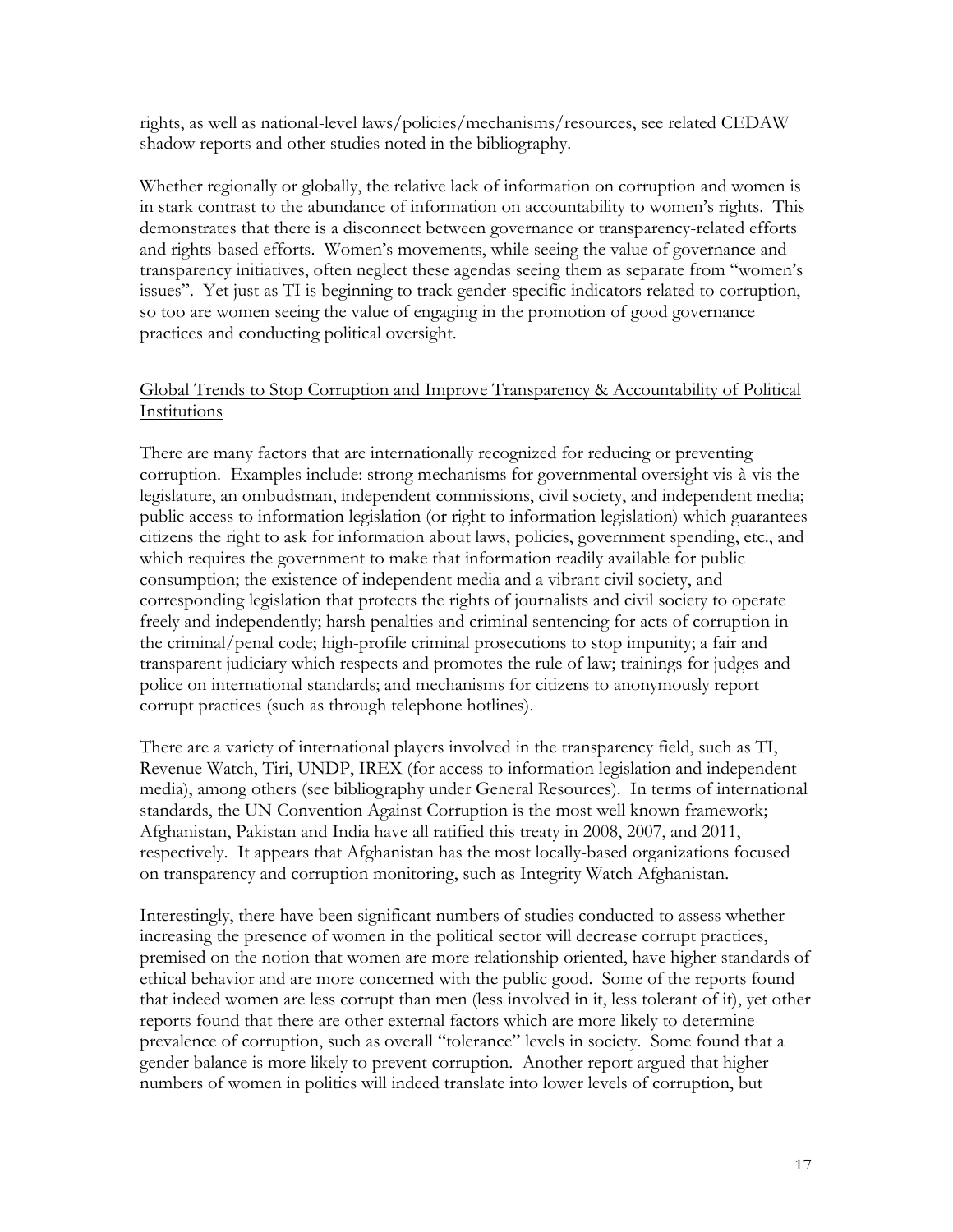specifically in transition countries, based on the experience in the post-Soviet region. See bibliography for a mapping of all of these studies in the Global Resources tab.

As the saying goes, "democracy without women is no democracy". It is clear that the inclusion of women in politics is simply a good governance practice, whether or not it can be proven that their participation statistically reduces the incidence of corruption. In the meantime, it may prove meaningful for WRN members to follow these debates and continue monitoring findings of these studies, noted on TI's website (see bibliography under General Resources for the specific website).

## Summary

- There appear to be no major *regional / pan-South Asian* networks or initiatives related specifically to corruption and women, but there are significant efforts to promote accountability for women's human rights standards
- Corruption significantly impacts women in terms of basic service delivery (if there are other impacts, they have not yet been fully studied)
- Women's movements and transparency/governance movements do not appear to have developed effective strategic partnerships, regionally or globally (if partnerships are strong, it is not publicized or widely recognized)
- All three governments in the region have ratified the UN Convention Against **Corruption**
- There appear to be many national and international organizations engaged in promoting transparency and integrity of political institutions
- The work of justice institutions / the judicial sector are also vital to preventing corruption, yet justice institutions in the region are also weak
- Corruption in the region is pervasive, destroys the public's trust in political institutions, and drives conflict

## Questions for WRN Members/Partners

The following questions are meant to help guide WRN's members and partners as they begin to envision a framework for the Network in the area of corruption/accountability and transparency.

1)*SHARE EXPERIENCES*. Very briefly, share what you or your organization has been doing in the area of corruption/lack of accountability and transparency, *OR* how these themes have impacted you/your organization directly and what your response has been.

2) *IDENTIFY THE IMPACT OF CORRUPTION*. Although the readings were vague on this topic, what have you observed about how corruption impacts women's lives in your countries? What do you see as common trends in Afghanistan, Pakistan and India? Very briefly, make note of what you think are the root causes.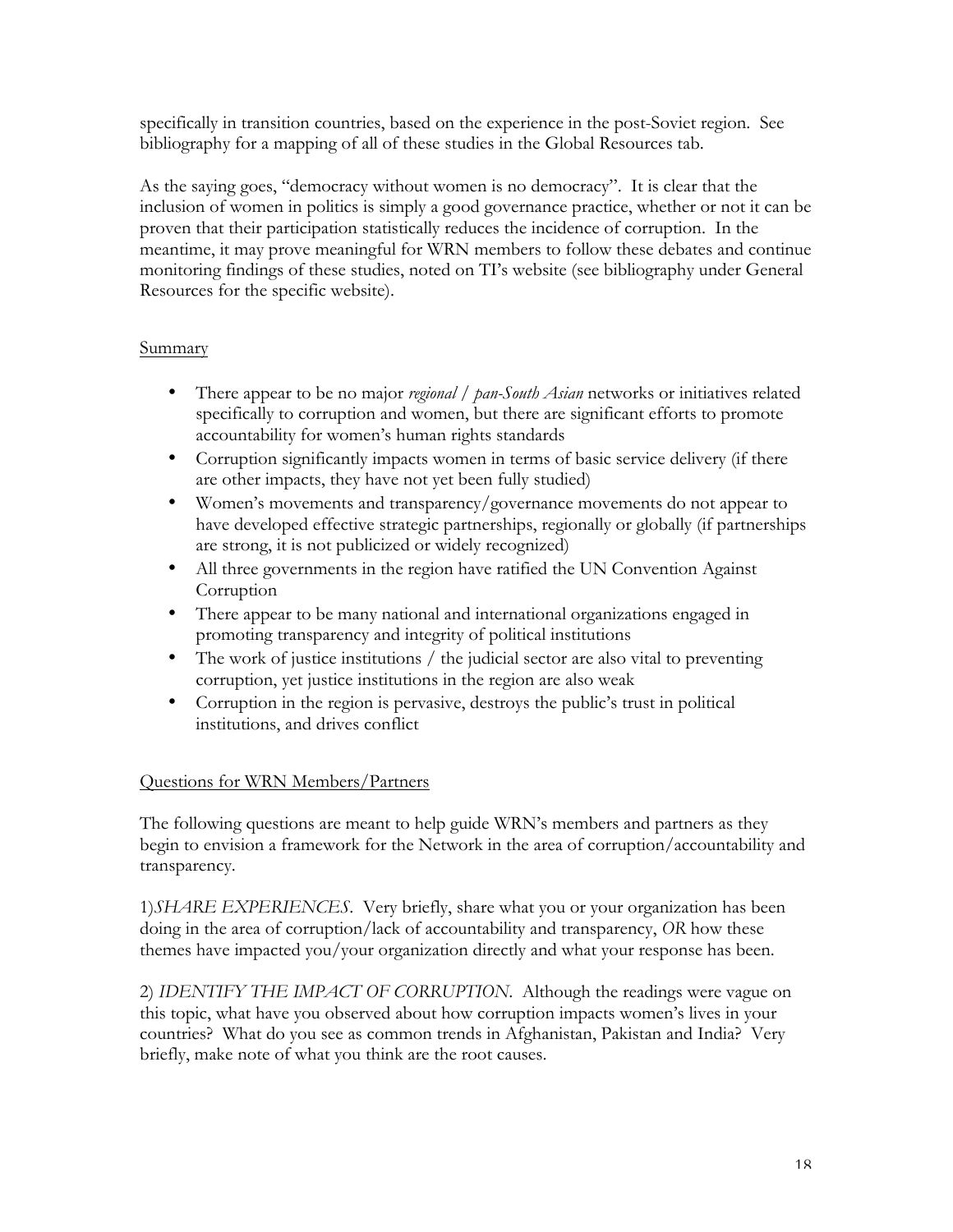*General Recommendation: Discuss if you think it is worthwhile for WRN to support or undertake a study that identifies the impact of corruption on women in each country.*

## 3) *MAP CURRENT EFFORTS AND STAKEHOLDERS*.

- a) What efforts are currently underway in your country to fight corruption and advance accountability and transparency? What are strategies you have observed that are working or not working?
- b) what is your organization doing in these areas? What are you not able to do in this area?
- c) whatare other organizations doing in the region (including mainstream civil society)? What are they not doing?
- d) What are women's movements from other countries in South/Central Asia doing (and not doing)? Such as in Nepal? Bangladesh? Sri Lanka? Uzbekistan? Tajikistan? Iran?
- e) What are global women's movements doing (and not doing)? What are global transparency organizations doing (and not doing)? What global efforts might be relevant in South Asia's context, if any?

4) *DEFINE THE SCOPE OF CORRUPTION & LACK OF ACCOUNTABILITY AND TRANSPARENCY*. What do you see as the possible scope or focus of WRN in the area of corruption/accountability/transparency for purposes of working together as a network? As you reflect, consider the following:

- a) How would you build on or link with the work of "mainstream" transparency organizations in the fight against corruption? Would WRN join in solidarity with the efforts of transparency organizations already engaged in anti-corruption work (for example, by conducting political process monitoring, advocating for implementation of 'right to information' legislation, or enforcement of the UN Convention Against Corruption, etc.)? Or would you join them, but add a gender perspective? If so, what would be the gender perspective? Or would you seek to break out on your own? If the latter, what would be the focus?
- b) To what extent would WRN want to focus in the broad area of "accountability" (which could extend into accountability for implementation/enforcement of women's human rights)? How broadly would WRN members want to define "accountability" for purposes of working together as a network?

## *General Recommendation: whatever you decide, keep it focused! Organizations that spread themselves too thin often achieve the least.*

5) *DEFINE BENEFICIARIES*. Who are the primary or secondary beneficiaries of your focus? Is it the whole population/all citizens? "All" women/girls? Poor women? Rural or marginalized women? Etc.

6) *SOLUTIONS& RECOMMENDATIONS*. Depending on the focus you chose in the areas of corruption/ accountability/transparency, brainstorm 1-2 possible solutions, or advocacy recommendations, keeping in mind you do not need to have all the answers now (this is only the start of the thinking process).